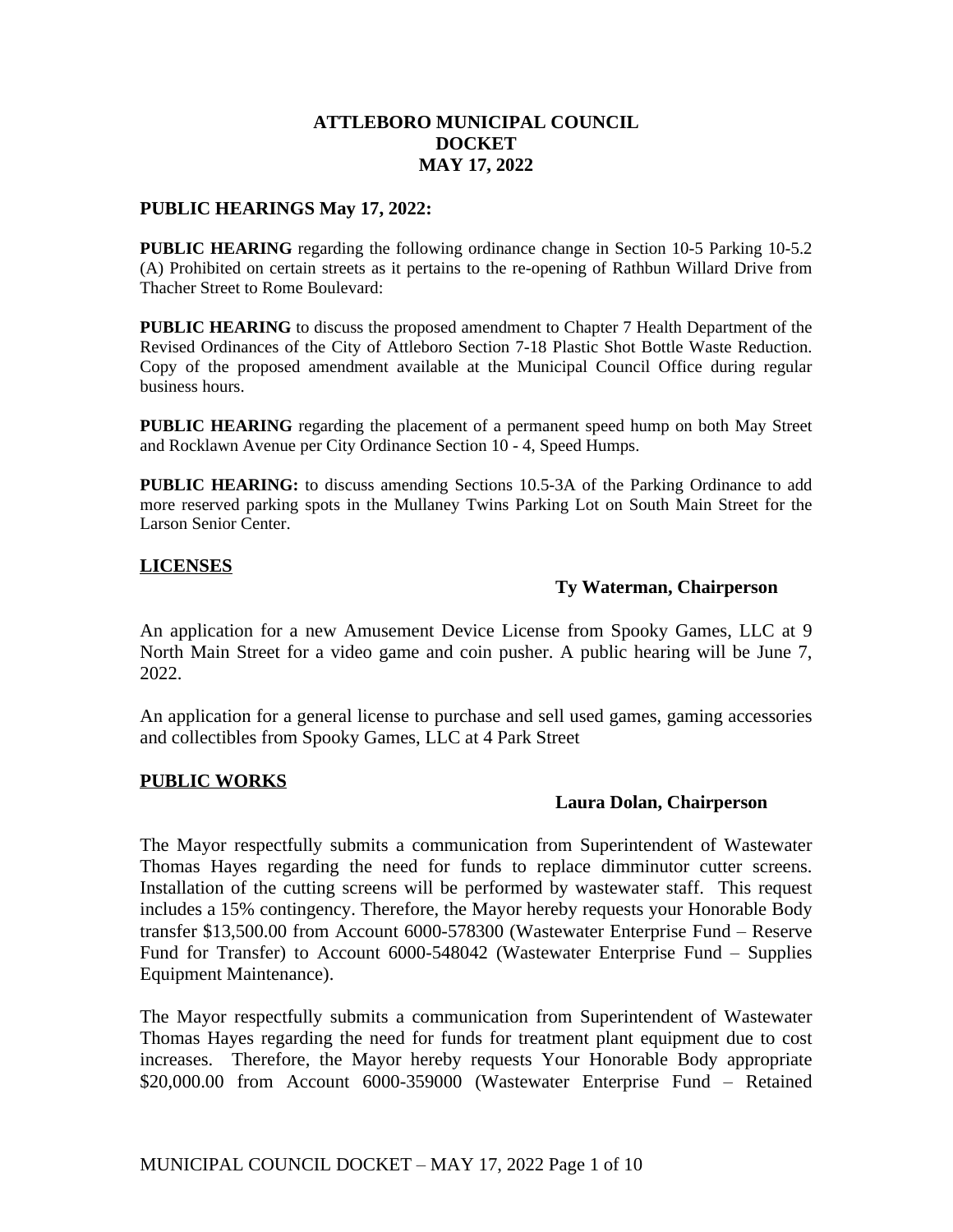Earnings) to Account 6000-548042 (Wastewater Enterprise Fund – Supplies Equipment Maintenance).

The City of Attleboro has been notified by the Commonwealth of Massachusetts of the award of \$616,254.81 for the Winter Recovery Assistance Program (WRAP). WRAP provides supplemental funding to cities and towns for improvements to their transportation networks in response to this past winter's harsh weather. We are required to complete the work by June 30, 2023. Therefore, the Mayor hereby requests Your Honorable Body to approve the expenditure of such funds.

The Mayor respectfully submits a communication from Superintendent of Public Works Michael Tyler regarding funds needed for police details for road improvements through the Winter Recovery Assistance Program (WRAP). The Department of Public Works will be undertaking roadway resurfacing, line painting and short mill and pave reconstruction with the WRAP funds. However, police details and traffic control costs are not eligible for reimbursement through this program. Therefore, I hereby request Your Honorable Body appropriate \$28,600.00 from Account 1000-359000 (Undesignated Fund Balance/Free Cash-General Government) to Account 1100420-530101 (Continuing Appropriation-DPW Professional Services).

# **FINANCE COMMITTEE**

## **Richard Conti, Chairperson**

The Mayor respectfully submits a communication from City Auditor Deborah Gould regarding the transfer of funds from Fund 3567 Police Body Cameras. As you are aware, Your Honorable Body voted to appropriate \$636,000 on February 15, 2022 to purchase body worn cameras, in-car video system and necessary associated computer software and technical components for the system operation. After a review of the paperwork, it was noticed that part of the proposal includes the unlimited cloud and software for a period of three years. Unfortunately, there was not a full understanding of the initial scope of the funding request prior to advising the Chief and the Administration with the original account number included in the Council Vote of February 15<sup>th</sup>. Chief Heagney was successful in getting the vendor to hold the quote for this project for the City, so that this matter could be sent to the Council for correction of the account numbers. Therefore, the Mayor hereby requests Your Honorable Body transfer \$636,000.00 from Fund 3567 Police Body Cameras to Account 1100210-584062 (Police Department Continuing Appropriation – Body Cameras) to properly account for the purchase of body worn cameras, in-car video system and necessary associated computer software and technical components for the system operation including the cloud-based components for three years.

The Mayor respectfully submits a communication from Attleboro Public Schools Director of Finance Marc Furtado regarding an FY21 invoice from UMass Chan in the amount of \$11,858.78 that was not received in time to be processed in the normal FY21 business cycle. Therefore, the Mayor hereby requests Your Honorable Body to authorize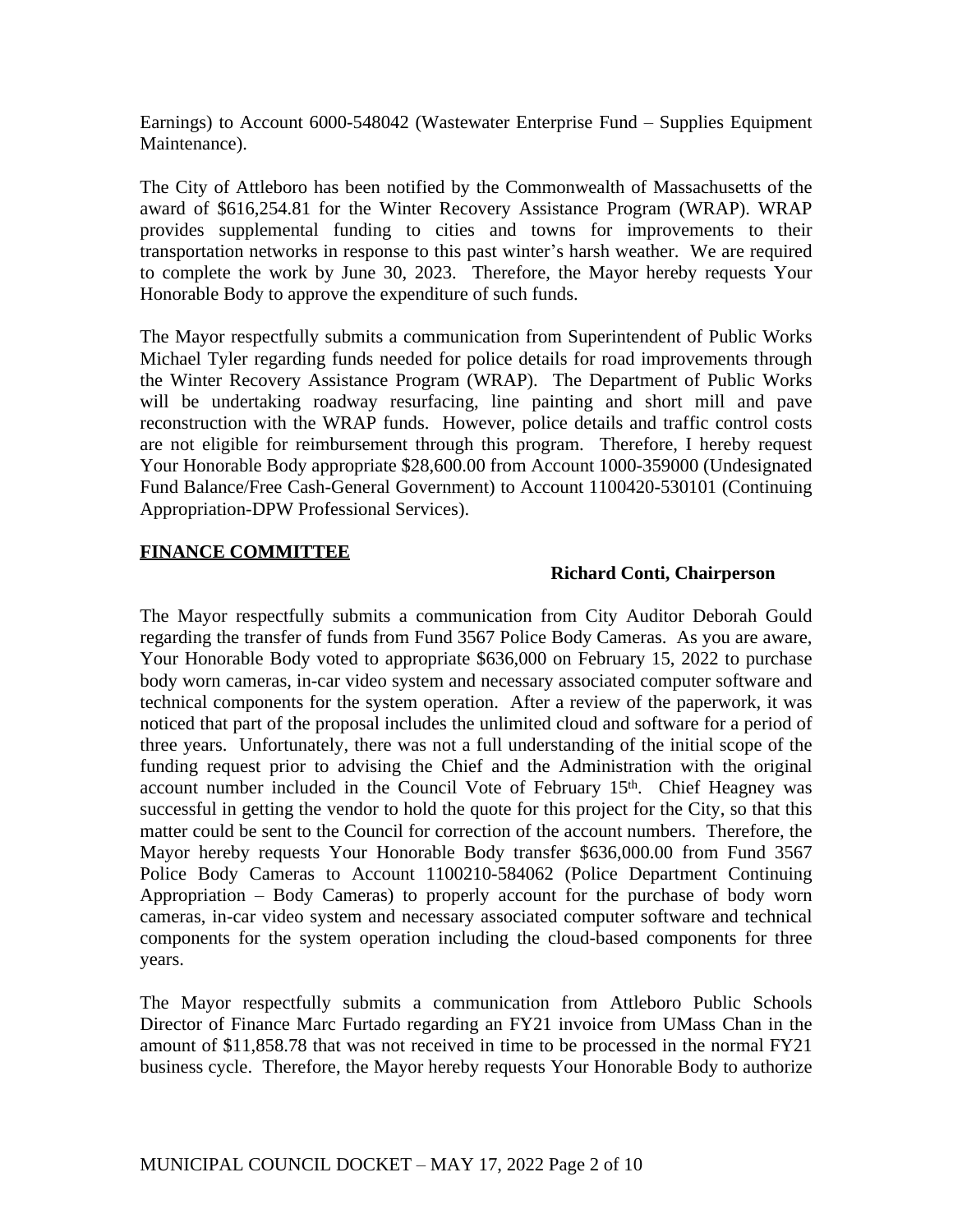the School Department to pay this previous year school bill totaling \$11,858.75 as identified in Mr. Furtado's communication.

The Mayor respectfully submits a communication from Director of Veteran Services Ben Quelle regarding the need to purchase a new vehicle for the Veterans Transportation Program. The proper quotes have been obtained from vendors on the state bid list that comply with the Green Communities Act. Due to severe supply chain constraints, this request includes a small contingency in the event that a vendor cannot secure the specific currently agreed upon vehicle. Therefore, the Mayor hereby requests Your Honorable Body appropriate \$35,000.00 from Account 1000-359000 (Undesignated Fund Balance/Free Cash-General Government) to Account 15431000-587065 (Veterans' Services – Purchase Vehicle).

# **TRAFFIC AND TRANSPORTATION**

## **Kelly Bennett, Chairperson**

# **IT & INFRASTRUCTURE COMMITTEE**

## **Todd Kobus, Chairperson**

The Mayor respectfully submits a communication from Director of Budget  $\&$ Administration Jeremy Stull regarding the need for funds for email encryption software and the unanticipated costs related to migrating data from old email servers onto two new servers. Therefore, the Mayor hereby requests Your Honorable Body appropriate \$3,500.00 from Account 1000-359000 (Undesignated Fund Balance/Free Cash-General Government) to the following:

\$1,900.00 to Account 11331000-524211 (Budget & Administration – Maintenance of Software)  $$1,600.00$  to Account 11331000-530101 (Budget & Administration – Professional Services)

The Mayor respectfully submits a communication from APS Director of Finance Marc Furtado regarding a lease of 1000 Chromebooks on a four (4) year lease with HP Financial Services. In accordance to Section 5-8 (Lease/Lease-Purchase Agreement) of the Revised Ordinances of the City of Attleboro, the Mayor hereby requests Your Honorable Body to approve a 48-month lease agreement with HP Financial Services.

# **ZONING AND LAND USE**

## **Diana Holmes, Chairperson**

# **CITY PROPERTY AND CLAIMS**

## **Sara-Lynn Reynolds, Chairperson**

The Mayor respectfully submits a communication from Legal Secretary Alison Wood regarding items that the Council on Aging would like to declare as surplus. Therefore, the Mayor hereby requests Your Honorable Body to declare the following as surplus and available for disposition:

| ITITA<br>UEM                                   | T/T<br>M/ | <b>ODEL</b><br>IV. | S/N | $\sim$<br>t LLN | Notes |
|------------------------------------------------|-----------|--------------------|-----|-----------------|-------|
| $\mathbf{a}$<br>$\sim$<br><b>CATEG</b><br>''K) |           |                    |     |                 |       |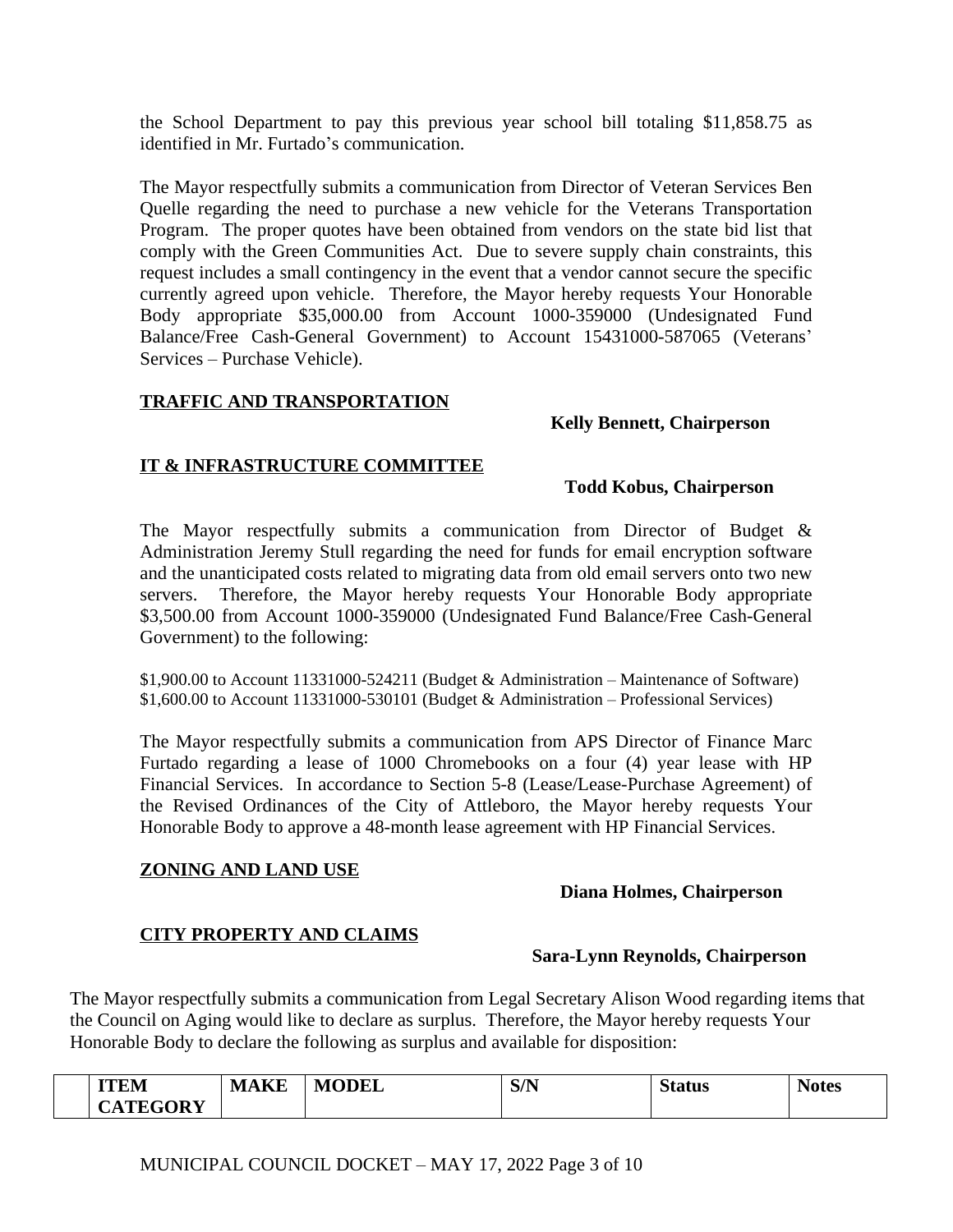| $\mathbf{1}$            | <b>Printer</b>    | HP             | OfficeJet 4650            | <b>TH7C94H105</b>   | <b>No Longer</b>   | Multi-use        |
|-------------------------|-------------------|----------------|---------------------------|---------------------|--------------------|------------------|
|                         |                   |                |                           |                     | working            | <b>Printer</b>   |
| $\boldsymbol{2}$        | <b>Printer</b>    | HP             | <b>OfficeJet Pro 6968</b> | TH88M2NOBC          | No longer          | <b>Multi-use</b> |
|                         |                   |                |                           |                     | working            | <b>Printer</b>   |
| $\overline{\mathbf{3}}$ | <b>Printer</b>    | HP             | <b>OfficeJet Pro 8100</b> | <b>SN</b>           | No longer          |                  |
|                         |                   |                |                           | <b>CNSC41V236</b>   | working            |                  |
| $\overline{\mathbf{4}}$ | <b>Printer</b>    | HP             | <b>Envy 5660</b>          | <b>TH51968OT7</b>   | No longer          | Multi-           |
|                         |                   |                |                           |                     | working            | <b>Function</b>  |
|                         |                   |                |                           |                     |                    | <b>Printer</b>   |
| 5                       | <b>Printer</b>    | HP             | Scan Jet 5590             | MY24RSR02T          | No longer          | <b>Regulator</b> |
|                         |                   |                |                           |                     | working            | y Model          |
| 6                       | <b>Printer</b>    | HP             | Desk Jet 6940             | MY6CB9R2C0          | No longer          |                  |
|                         |                   |                |                           |                     | working            |                  |
| $\overline{7}$          | <b>Printer</b>    | HP             | <b>OfficeJet Pro 6978</b> | TH86J1P2KN1         | <b>No Longer</b>   |                  |
|                         |                   |                |                           | <b>FPU</b>          | <b>Working</b>     |                  |
| 8                       | <b>Scanner</b>    | <b>Brother</b> | <b>DS700D</b>             | V630099C25103       | No longer          |                  |
|                         |                   |                |                           | 480                 | working            |                  |
| $\boldsymbol{9}$        | Computer          | <b>Dell</b>    | <b>Optiplex 5060</b>      | <b>Model D11504</b> | No longer          | City of          |
|                         |                   |                | Computer                  |                     | working            | <b>Attleboro</b> |
|                         |                   |                |                           |                     |                    | $-01773$         |
| 10                      | <b>Monitor</b>    | Acer           | <b>V193W</b>              | 84604714440         | No longer          |                  |
|                         |                   |                |                           |                     | working            |                  |
| 11                      | <b>Keyboard</b>   | <b>Notewo</b>  | <b>R5 158TW</b>           | 32211470            | No longer          |                  |
|                         |                   | rthy           |                           |                     | working            |                  |
| 12                      | <b>Keyboard</b>   | <b>Dell</b>    |                           | 0J4624-37172-       | No longer          |                  |
|                         |                   |                |                           | <b>4AN-00ML</b>     | working            |                  |
| 13                      | Keyboard          | <b>Dell</b>    | DP/N 0G4DW                | CN0G4D2W-           | No longer          |                  |
|                         |                   |                |                           | M6D00-8BB-          | working            |                  |
|                         |                   |                |                           | 04AZ-A01            |                    |                  |
| 14                      | Keyboard          | <b>Dell</b>    | DP/N 0G4DW                | CN0G4D2W-           | No longer          |                  |
|                         |                   |                |                           | M6D00-8BB-          | working            |                  |
|                         |                   |                |                           | 04AZ-A01            |                    |                  |
| 15                      | Keyboard          | <b>Dell</b>    | <b>SK-8115</b>            | <b>CN-0DJ331-</b>   | <b>No Longer</b>   |                  |
|                         |                   |                |                           | 71616-8BE-          | working            |                  |
|                         |                   |                |                           | 1FJW                |                    |                  |
| 16                      | Electronic        | <b>Assorte</b> |                           |                     | <b>Not</b>         |                  |
|                         | <b>Accessory</b>  | d              |                           |                     | <b>Matched/Not</b> |                  |
|                         |                   | cables/        |                           |                     | <b>Working/Not</b> |                  |
|                         |                   | wires/         |                           |                     | <b>Needed</b>      |                  |
|                         |                   | 3-inch         |                           |                     |                    |                  |
|                         |                   | floppies       |                           |                     |                    |                  |
| 17                      | <b>Electronic</b> | Zebra          | 20305GCG                  |                     | No longer          | <b>Manufact</b>  |
|                         | <b>Accessory</b>  | <b>Tech</b>    |                           |                     | working            | ured in          |
|                         |                   | <b>Battery</b> |                           |                     |                    | 2005             |
|                         |                   | Pack           |                           |                     |                    |                  |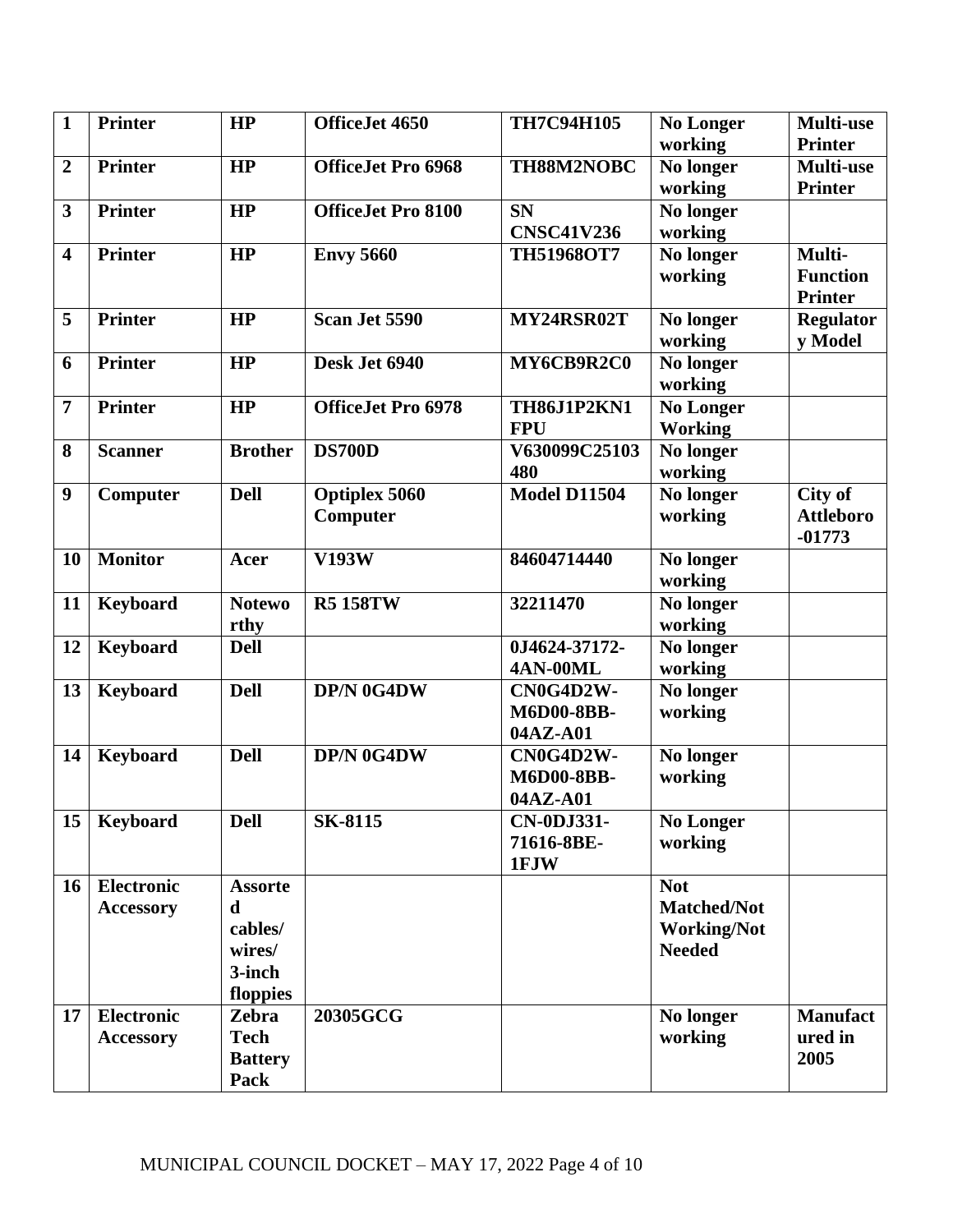| 18 | <b>Electronic</b>    | <b>Zebra</b>    | $Q-420$                    |             | <b>No Longer</b>   | <b>Manufact</b> |
|----|----------------------|-----------------|----------------------------|-------------|--------------------|-----------------|
|    | <b>Accessory</b>     | <b>Tech</b>     |                            |             | <b>Working</b>     | ured in         |
|    |                      | <b>Battery</b>  |                            |             |                    | 2005            |
|    |                      | Pack            |                            |             |                    |                 |
| 19 | <b>Monitor</b>       | <b>Dell</b>     | <b>MDS14</b>               |             | Poor               | X2              |
|    | <b>Stand</b>         |                 |                            |             | <b>Condition</b>   |                 |
| 20 | Computer             | <b>Dell</b>     |                            |             | Poor               | X2              |
|    | <b>Mouse</b>         |                 |                            |             | <b>Condition</b>   |                 |
| 21 | <b>Electronic</b>    | HP              |                            |             | Poor               |                 |
|    | <b>Accessory</b>     | <b>ScanJet</b>  |                            |             | <b>Condition</b>   |                 |
|    |                      | Frame           |                            |             |                    |                 |
| 22 | <b>DVD</b> Drive     | <b>Iomega</b>   | DVDRW18X-L                 | pn 31658800 | No longer          |                 |
|    |                      |                 |                            |             | working            |                 |
| 23 | <b>Printer Stand</b> |                 |                            |             | Poor               |                 |
|    |                      |                 |                            |             | <b>Condition</b>   |                 |
| 24 | <b>Electronic/Pr</b> | <b>Dell</b>     | 2300 MP                    |             | <b>Misc. Power</b> |                 |
|    | ojector              |                 |                            |             | cord, cables       |                 |
|    | <b>Accessory</b>     |                 |                            |             |                    |                 |
| 25 | Phone                | Avaya           | <b>4610SW 1P</b>           | P-00795951  | <b>No Longer</b>   |                 |
|    |                      |                 |                            |             | <b>Working</b>     |                 |
| 26 | <b>Furniture</b>     | $6-ft$          | White                      |             | Poor               |                 |
|    |                      | folding         |                            |             | <b>Condition</b>   |                 |
|    |                      | table           |                            |             |                    |                 |
| 27 | Furniture            | <b>Desk</b>     | <b>Blue upholstered</b>    |             | Poor               |                 |
|    |                      | <b>Chair</b>    | swivel chairs              |             | <b>Condition</b>   |                 |
| 28 | <b>Furniture</b>     | <b>Book/M</b>   | 3-shelf wooden rack        |             | Poor               |                 |
|    |                      | agazine         |                            |             | <b>Condition</b>   |                 |
|    |                      | <b>Shelf</b>    |                            |             |                    |                 |
| 29 | <b>Furniture</b>     | <b>Bulletin</b> | Large                      |             | Poor               |                 |
|    |                      | <b>Board</b>    |                            |             | <b>Condition</b>   |                 |
| 30 | <b>Furniture</b>     | <b>Bulletin</b> | Medium/program             |             | Poor               |                 |
|    |                      | <b>Board</b>    |                            |             | <b>Condition</b>   |                 |
| 31 | <b>Furniture</b>     | <b>Desk</b>     | <b>Wooden Top, 2 metal</b> |             | Poor               |                 |
|    |                      |                 | side drawers               |             | <b>Condition</b>   |                 |
| 32 | <b>Furniture</b>     | <b>Tables</b>   | <b>Folding, Rolling</b>    |             | Poor               |                 |
|    |                      |                 |                            |             | <b>Condition</b>   |                 |
| 33 | <b>Furniture</b>     | <b>Magazi</b>   | 4 foot, spinning           |             | Poor               |                 |
|    |                      | ne Rack         |                            |             | <b>Condition</b>   |                 |
| 34 | <b>Printer Stand</b> | Stand/S         | Wooden                     |             | Poor               |                 |
|    |                      | helf            |                            |             | <b>Condition</b>   |                 |
| 35 | <b>Tables</b>        | <b>Square</b>   | Wooden                     |             | Poor               |                 |
|    |                      |                 |                            |             | <b>Condition</b>   |                 |

The Mayor respectfully submits a communication from Legal Secretary Alison Wood regarding items that the Park and Forestry Department would like to declare as surplus. Therefore, the Mayor hereby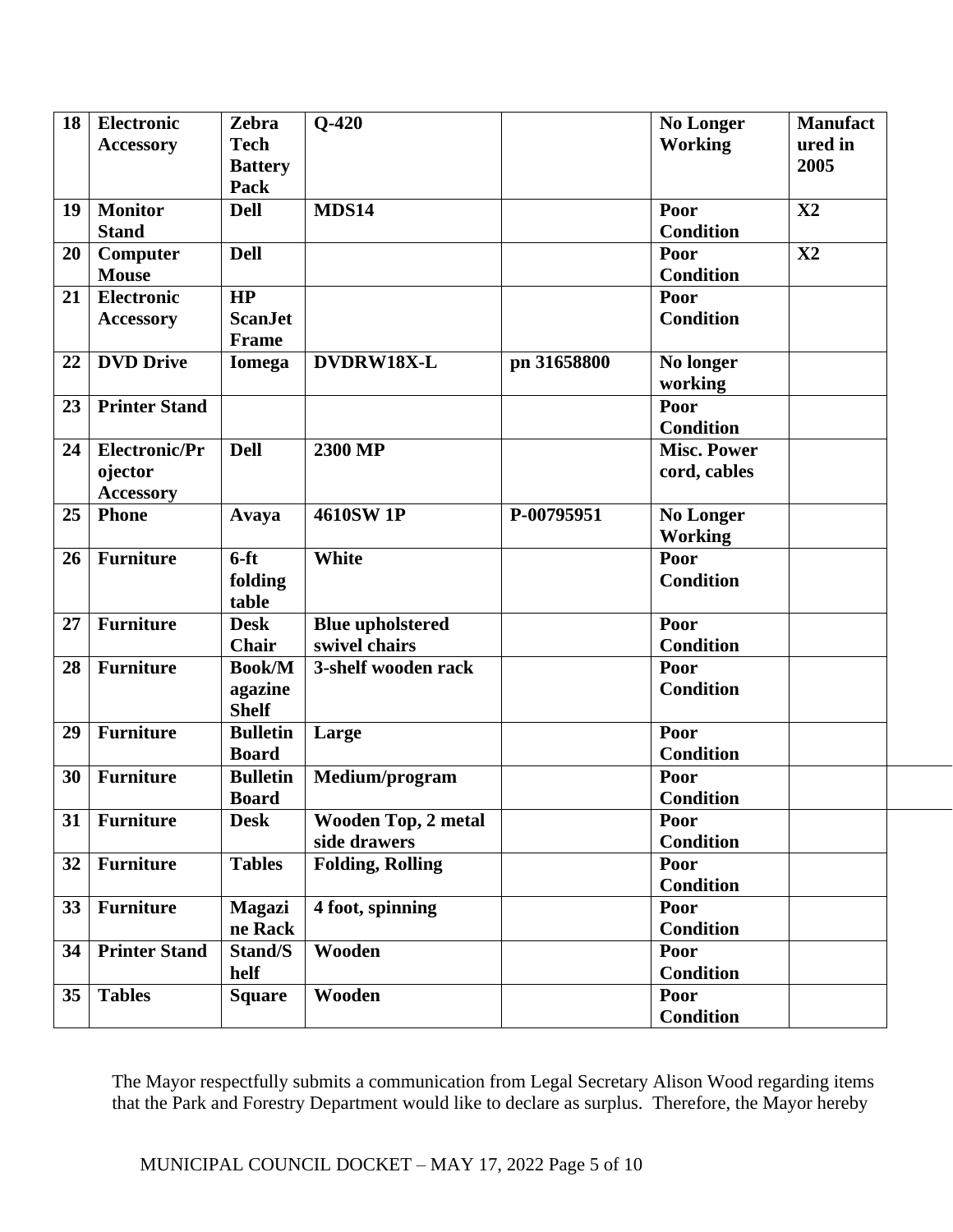| <u>OTY.</u> | <b>DESCRIPTION</b>        | <b>MODEL</b>    | SERIAL NO.  | <b>CONDITION</b> |
|-------------|---------------------------|-----------------|-------------|------------------|
|             | Ricoh Aficio Color Copier | <b>MP C2050</b> | V2294907071 | Very Poor        |
|             | Cannon Image Runner       | 2200            | XLM35731    | Not Working      |

requests Your Honorable Body to declare the following as surplus and available for disposition:

The Mayor respectfully submits a communication from Legal Secretary Alison Wood regarding items that the Attleboro High School would like to declare as surplus. The School Committee approved the surplus of these items at their meeting on April 25, 2022. Therefore, the Mayor hereby requests Your Honorable Body to declare the attached list as surplus and available for disposition. In addition, the Mayor respectfully requests **Your Honorable Body vote on this at your next available meeting**, so that these items may be available for a school fundraising auction event prior to the demolition of the "old" high school. All proceeds from the auction will go to the General Fund.

# **AHS Surplus List**

## **Building Components**

| Gym Floor - 1'x1' pieces        |    |
|---------------------------------|----|
| Bleachers - 1'x1' pieces        |    |
| Stage - 1'x1' pieces            | 25 |
| <b>Auditorium Seats</b>         |    |
| Lockers                         |    |
| Interior Bricks- Original build |    |

# **Athletics Trophies**

| State/Regional Championship |  |
|-----------------------------|--|
| League Championship         |  |
| Team/Special Award          |  |
| <b>Cheer Competition</b>    |  |
| Hall of Fame Frames         |  |
|                             |  |

# **Music Trophies**

| acda choral competeion      | 1987 |
|-----------------------------|------|
| nesba winter guard          | 2006 |
| nesba winter guard          | 2005 |
| apponequet nema competition | 2003 |
| shepherd hill show          | 2007 |
| nesba festival              | 2006 |
| kp classic                  | 2000 |
| nesba winter guard          |      |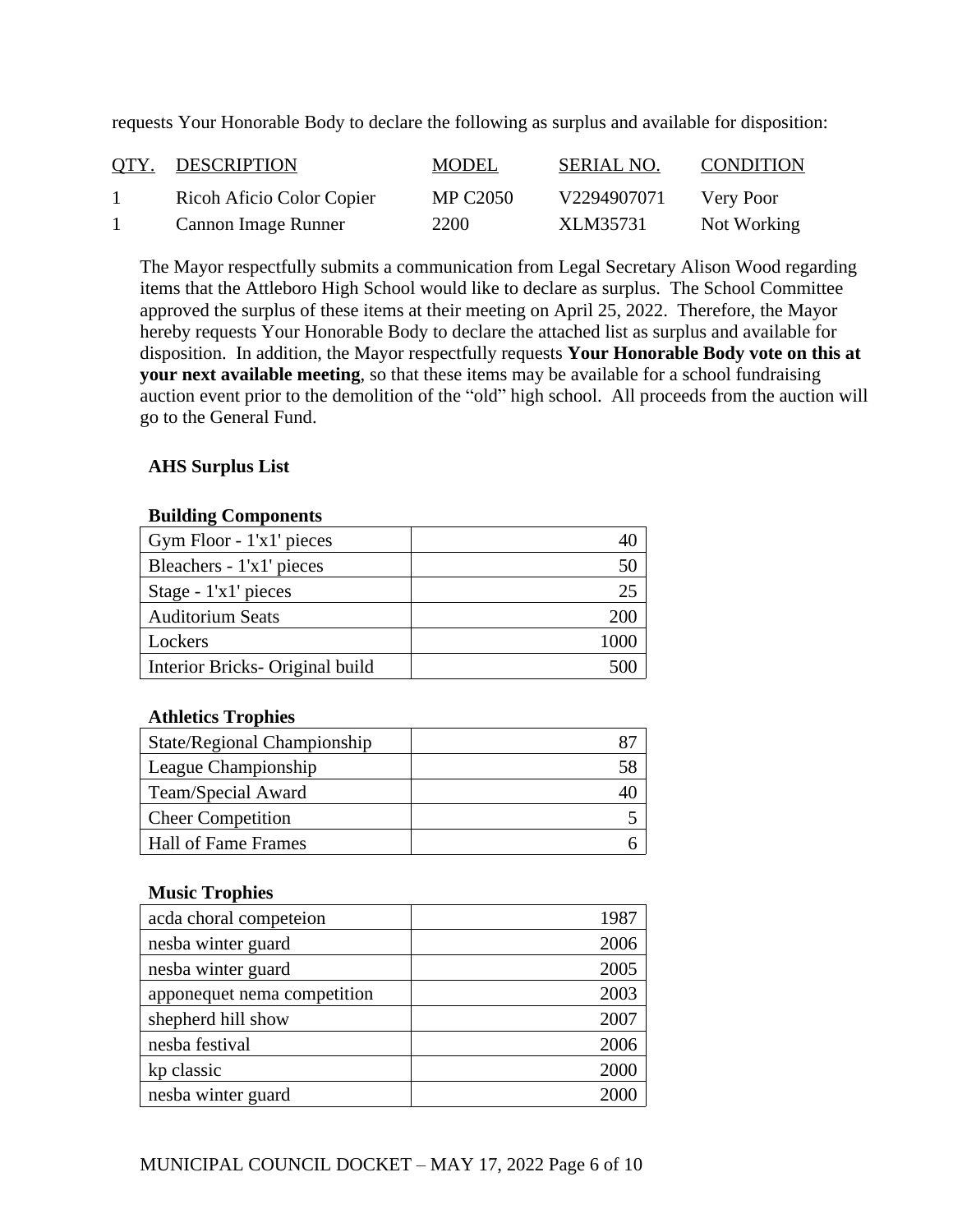| south attleboro jazz festival      | 2001 |
|------------------------------------|------|
| vincent gannon award               | 1996 |
| south attleboro jazz festival      | 2002 |
| eastern show choir festival        | 2000 |
| south attleboro jazz festival      | 2000 |
| show choir festival                | 1999 |
| show choir festival                | 2001 |
| nesba winter guard                 | 2004 |
| case winter guard                  | 2006 |
| somerset nema comp                 | 2000 |
| nyc music fest concert choir       | 1996 |
| best band memerial parade          | 1982 |
| music in the parks womens choir    | 2002 |
| salem nesba comp                   | 2004 |
| middleboro nema comp               | 2011 |
| nesba winter guard                 | 2000 |
| south attleboro jazz festival      | 2003 |
| pop music fest                     | 1997 |
| nesba winter guard                 | 2008 |
| southeast fest                     | 2002 |
| american legion best band          | 1987 |
| nesba festival                     | 2004 |
| music in the parks womens choir    | 2001 |
| mansfeild nesba show               | 2006 |
| jazz festival                      | 1998 |
| nyc music fest jazz                | 1996 |
| judges choice                      | 1994 |
| music in the parks cb              | 2008 |
| music in the parks cb.             | 2015 |
| music in the paeks mixed           | 2015 |
| somerset nema comp                 | 1999 |
| music in the parks esprit de corps | 2008 |
| brockton nema champ                | 2005 |
| brockton nema champ                | 2000 |
| norton nema comp                   | 2003 |
| feehan majorette comp              | 2003 |
| music in the parks mixed           | 2008 |
| music in the parks cb              | 1995 |
| music in the parks cb              | 1994 |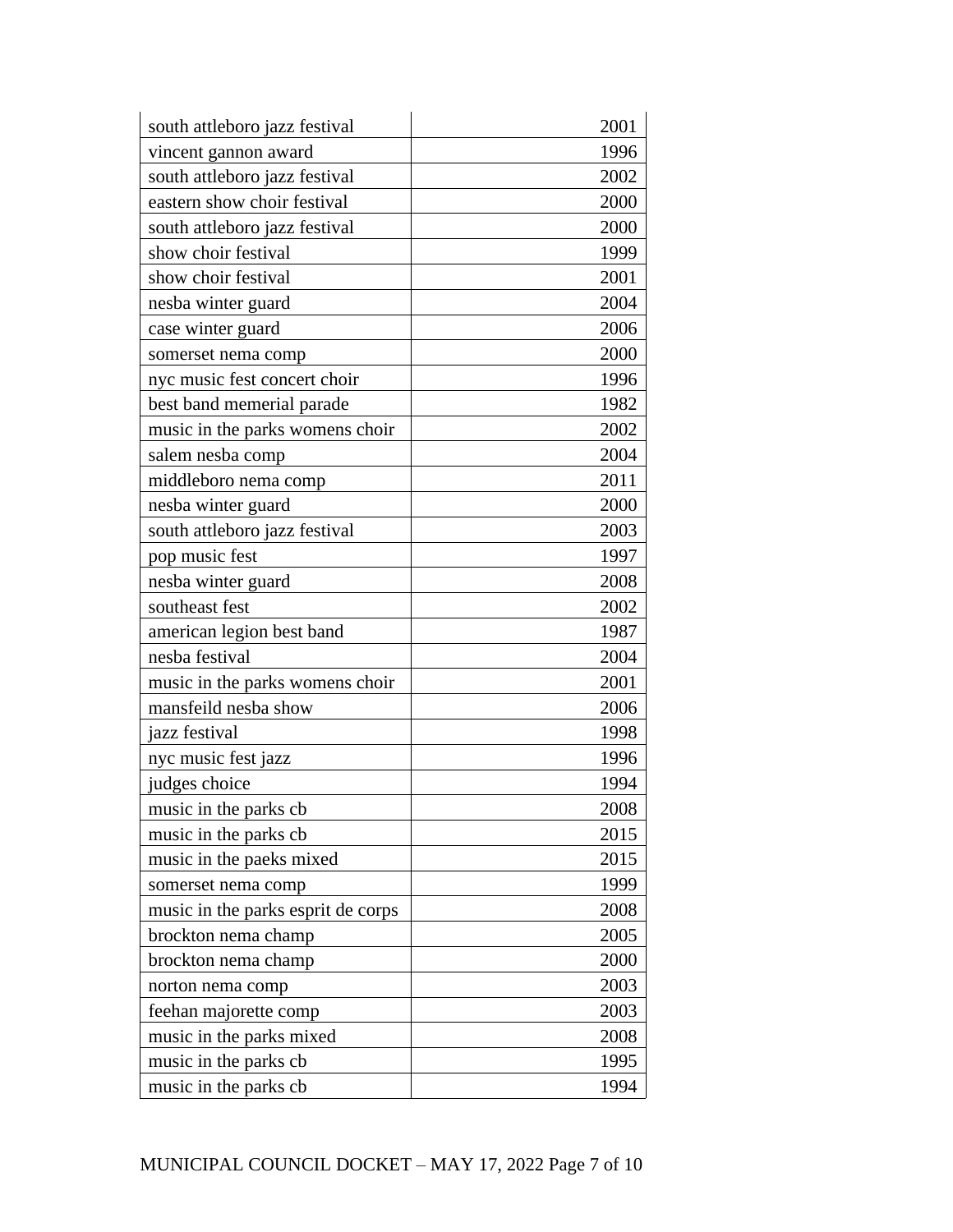| music in the parks pararde  |      |
|-----------------------------|------|
| mansfield nesba comp        | 2004 |
| brickyard mountian resort   |      |
| music festival show choir   |      |
| music festival parade class |      |
| se music fest               |      |

## **Banners**

| <b>CHEERLEADING</b>        | <b>NATIONAL CHAMPIONS</b>            |
|----------------------------|--------------------------------------|
| <b>CHEERLEADING</b>        | <b>STATE CHAMPIONS</b>               |
| <b>CHEERLEADING</b>        | <b>REGIONAL CHAMPIONS</b>            |
|                            | <b>LEAGUE</b>                        |
| <b>CHEERLEADING</b>        | <b>CHAMPIONSHIP</b>                  |
| <b>BOYS CROSS COUNTRY</b>  | <b>STATE CHAMPIONS</b>               |
|                            | <b>LEAGUE</b>                        |
| <b>BOYS CROSS COUNTRY</b>  | <b>CHAMPIONSHIP</b>                  |
| <b>GIRLS CROSS COUNTRY</b> | <b>DIV. 1 CHAMPIONS</b>              |
| <b>GIRLS CROSS COUNTRY</b> | <b>STATE CHAMPIONS</b>               |
|                            | <b>LEAGUE</b>                        |
| <b>GIRLS CROSS COUNTRY</b> | <b>CHAMPIONSHIP</b>                  |
|                            | <b>LEAGUE</b>                        |
| <b>FIELD HOCKEY</b>        | <b>CHAMPIONSHIP</b>                  |
| <b>FOOTBALL</b>            | <b>SUPERBOWL FINALIST</b>            |
|                            | <b>LEAGUE</b>                        |
| <b>FOOTBALL</b>            | <b>CHAMPIONSHIP</b>                  |
|                            | <b>LEAGUE</b>                        |
| <b>GOLF</b>                | <b>CHAMPIONSHIP</b>                  |
| <b>BOYS SOCCER</b>         | <b>LEAGUE</b><br><b>CHAMPIONSHIP</b> |
|                            | <b>LEAGUE</b>                        |
| <b>GIRLS SOCCER</b>        | <b>CHAMPIONSHIP</b>                  |
|                            | <b>SOUTH SECTIONAL</b>               |
| <b>GIRLS BASKETBALL</b>    | <b>CHAMPIONS</b>                     |
|                            | <b>LEAGUE</b>                        |
| <b>GIRLS BASKETBALL</b>    | <b>CHAMPIONSHIP</b>                  |
| <b>BOYS GYMNASTICS</b>     | <b>STATE CHAMPIONS</b>               |
| <b>BOYS GYMNASTICS</b>     | <b>STATE CHAMPIONS</b>               |
| <b>BOYS GYMNASTICS</b>     | <b>STATE CHAMPIONS</b>               |
| <b>BOYS GYMNASTICS</b>     | <b>STATE CHAMPIONS</b>               |
|                            | <b>LEAGUE</b>                        |
| <b>BOYS GYMNASTICS</b>     | <b>CHAMPIONSHIP</b>                  |
|                            | <b>LEAGUE</b>                        |
| <b>BOYS SWIMMING</b>       | <b>CHAMPIONSHIP</b>                  |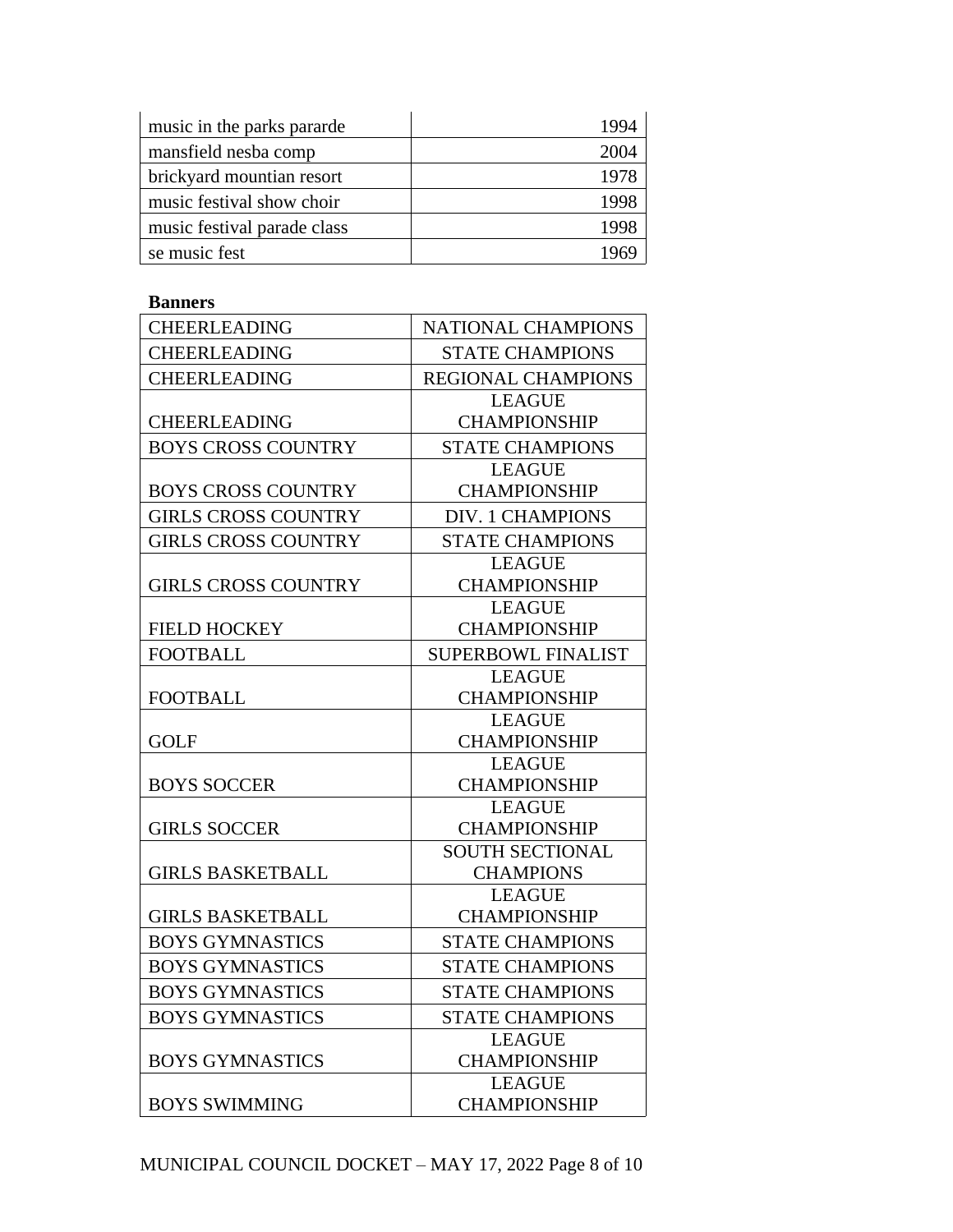|                           | <b>LEAGUE</b>          |
|---------------------------|------------------------|
| <b>BOYS INDOOR TRACK</b>  | <b>CHAMPIONSHIP</b>    |
|                           | <b>LEAGUE</b>          |
| <b>GIRLS INDOOR TRACK</b> | <b>CHAMPIONSHIP</b>    |
|                           | <b>LEAGUE</b>          |
| <b>BASEBALL</b>           | <b>CHAMPIONSHIP</b>    |
| <b>BOYS SPRING TRACK</b>  | <b>STATE CHAMPIONS</b> |
|                           | <b>LEAGUE</b>          |
| <b>BOYS SPRING TRACK</b>  | <b>CHAMPIONSHIP</b>    |
|                           | <b>LEAGUE</b>          |
| <b>GIRLS SPRING TRACK</b> | <b>CHAMPIONSHIP</b>    |
|                           | <b>LEAGUE</b>          |
| <b>BOYS TENNIS</b>        | <b>CHAMPIONSHIP</b>    |
|                           | <b>LEAGUE</b>          |
| <b>GIRLS TENNIS</b>       | <b>CHAMPIONSHIP</b>    |

Treasurer's Office would like to declare as surplus. Therefore, the Mayor hereby requests Your Honorable Body to declare the following as surplus and available for disposition:

| <b>OUANTITY</b> | <b>DESCRIPTION</b>   | <b>CONDITION</b>                    | <b>VALUE</b> |
|-----------------|----------------------|-------------------------------------|--------------|
|                 | <b>Office Chairs</b> | Fair $-$ still in working condition | \$80.00      |

The Mayor respectfully submits a communication from Legal Secretary Alison Wood regarding items that the Attleboro High School would like to declare as surplus. The School Committee approved the surplus of these items at their meeting on April 25, 2022. Therefore, the Mayor hereby requests Your Honorable Body to declare the attached list as surplus and available for disposition. In addition, the Mayor respectfully requests Your Honorable Body vote on this at your next available meeting, so that these items may be available for a school fundraising auction event prior to the demolition of the "old" high school. All proceeds from the auction will go to the General Fund.

## **PERSONNEL, VETERANS AND HUMAN SERVICES**

#### **Michael Angelo, Chairperson**

The Mayor respectfully submits a communication from Library Director Amy Rhilinger regarding the need for funds for contractual tuition reimbursement. Therefore, I hereby request Your Honorable Body appropriate \$1,262.00 from Account 1000-359000 (Undesignated Fund Balance – General Government) to Account 16101000-532010 (Library –Tuition & Books).

The Mayor respectfully submits a communication from Health Agent Jessica Horsman regarding the need for funds to pay longevity for the position of the Solid Waste Manager. Therefore, the Mayor hereby requests Your Honorable Body appropriate \$3,200.00 from Account 1000-359000 (Undesignated Fund Balance/Free Cash-General Government) to Account 15101000-514030 (Health Department – Longevity).